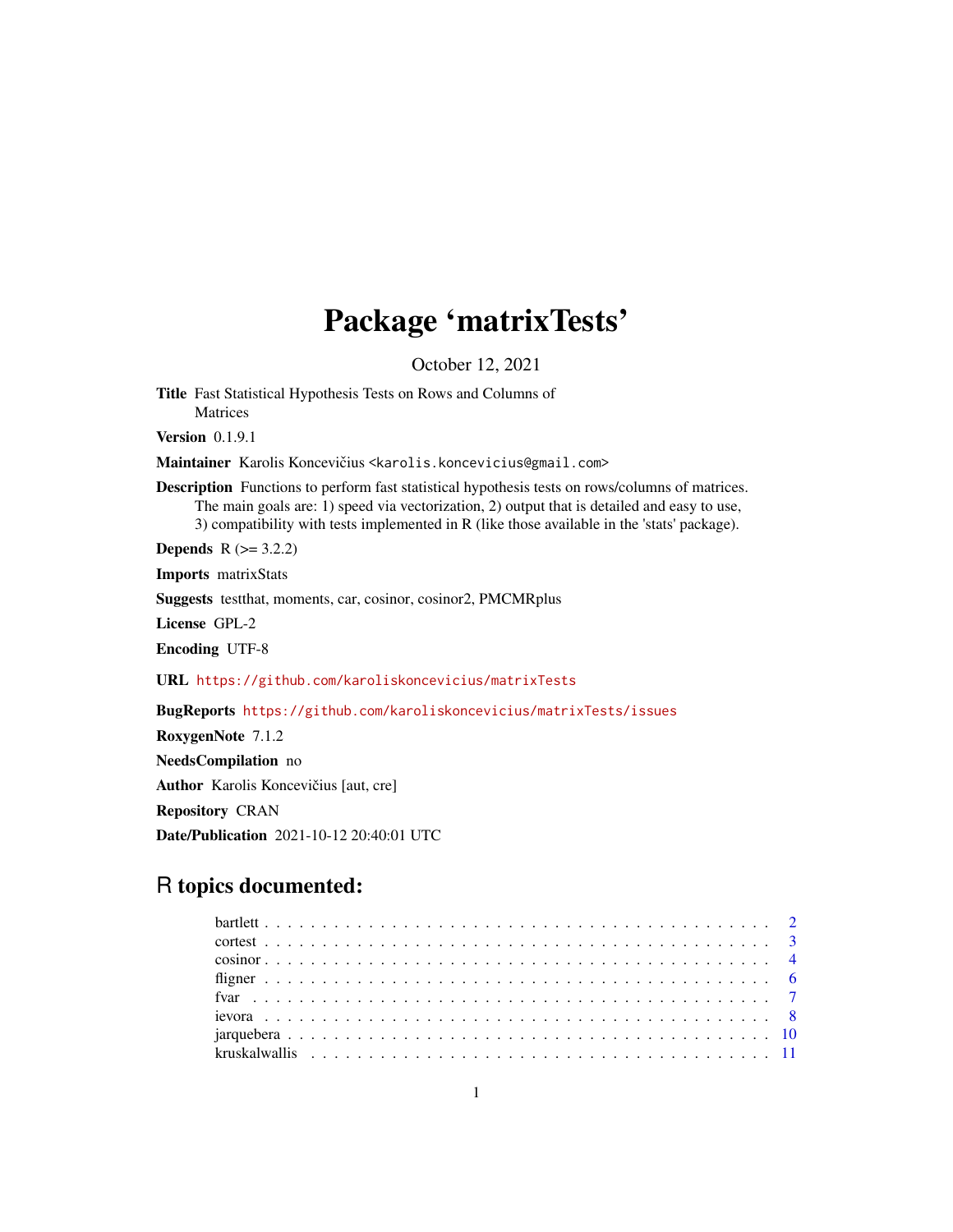#### <span id="page-1-0"></span>2 bartlett by the control of the control of the control of the control of the control of the control of the control of the control of the control of the control of the control of the control of the control of the control o

bartlett *Bartlett test*

#### Description

Performs the Bartlett's test of homogeneity of variances on each row/column of the input matrix.

### Usage

```
row_bartlett(x, g)
```
col\_bartlett(x, g)

### Arguments

| numeric matrix.                                                 |
|-----------------------------------------------------------------|
| a vector specifying group membership for each observation of x. |

# Details

NA values are always ommited. If values are missing for a whole group - that group is discarded. Groups with only one observation are also discarded.

row\_bartlett(x,g) - Bartlet's test on rows.  $col\_bartlet(x, g)$  - Bartlet's test on columns. Results should be the same as as running bartlett.test $(x, g)$  on every row (or column) of x.

#### Value

a data.frame where each row contains the results of the bartlett test performed on the corresponding row/column of x.

Each row contains the following information (in order):

- 1. obs.tot total number of observations
- 2. obs.groups number of groups
- 3. var.pooled pooled variance estimate
- 4. df degrees of freedom
- 5. statistic chi-squared statistic
- 6. pvalue p-value

# Author(s)

Karolis Koncevičius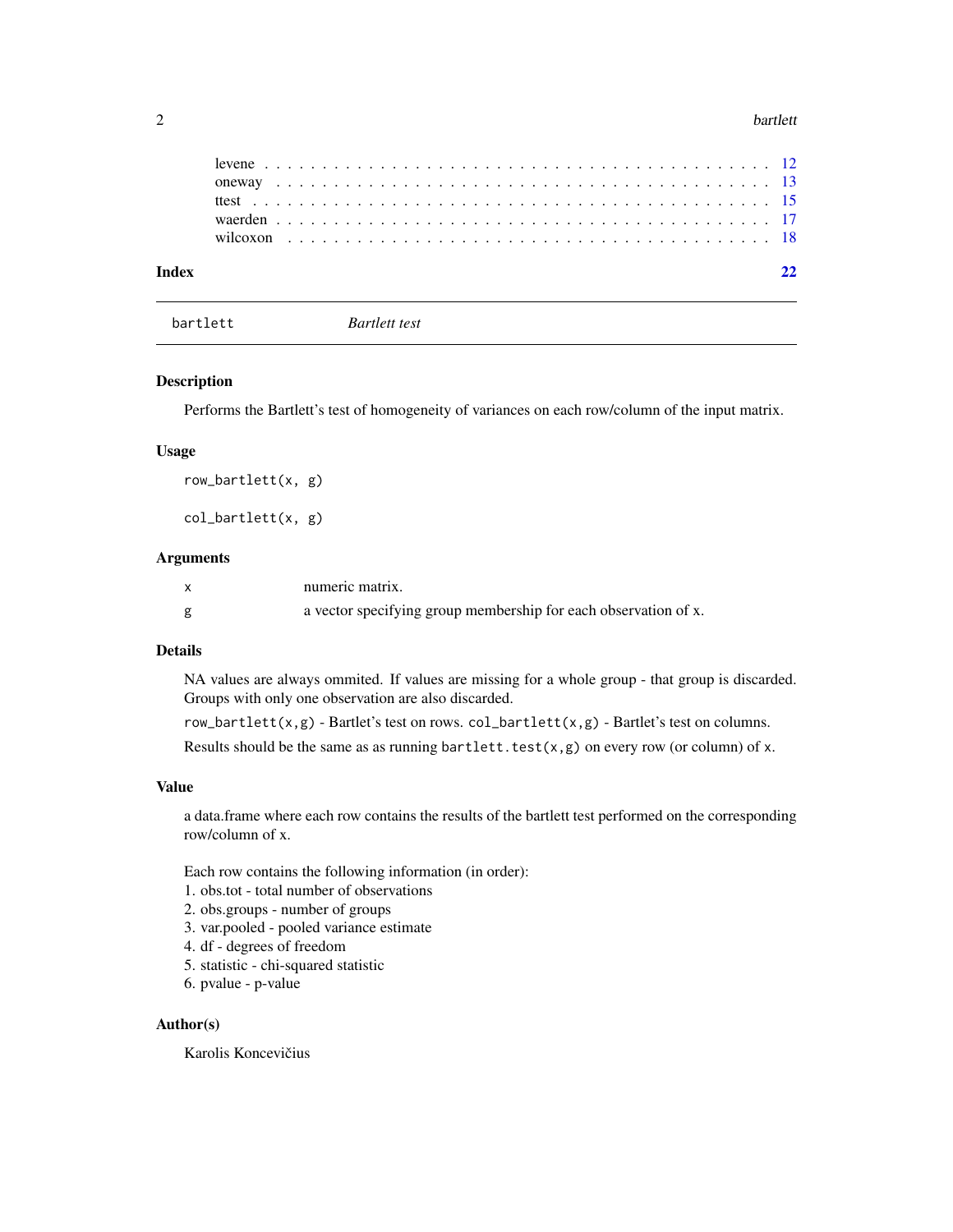#### <span id="page-2-0"></span>cortest 3

# See Also

bartlett.test()

# Examples

```
col_bartlett(iris[,1:4], iris$Species)
row_bartlett(t(iris[,1:4]), iris$Species)
```
#### cortest *correlation*

#### Description

Performs a correlation test on each row/column of a the input matrix.

#### Usage

```
row_cor_pearson(x, y, alternative = "two.sided", conf.level = 0.95)
col_cor_pearson(x, y, alternative = "two.sided", conf.level = 0.95)
```
#### Arguments

| $\mathsf{x}$ | numeric matrix.                                                                                                                                                                       |
|--------------|---------------------------------------------------------------------------------------------------------------------------------------------------------------------------------------|
| y            | numeric matrix for the second group of observations.                                                                                                                                  |
| alternative  | alternative hypothesis to use for each row/column of x. A single string or a<br>vector with value for each observation. Must be one of "two.sided" (default),<br>"greater" or "less". |
| conf.level   | confidence levels used for the confidence intervals. A single number or a nu-<br>meric vector with value for each observation. All values must be in the range of<br>$[0;1]$ .        |

#### Details

Functions to perform various correlation tests for rows/columns of matrices. Main arguments and results were intentionally matched to the cor.test() function from default stats package.

row\_cor\_pearson(x,y) - test for Pearson correlation on rows.  $col\_cor\_pearson(x,y)$  - test for Pearson correlation on columns.

Results should be the same as running cor.test(x,y,method="pearson") on every row (or column) of x and y.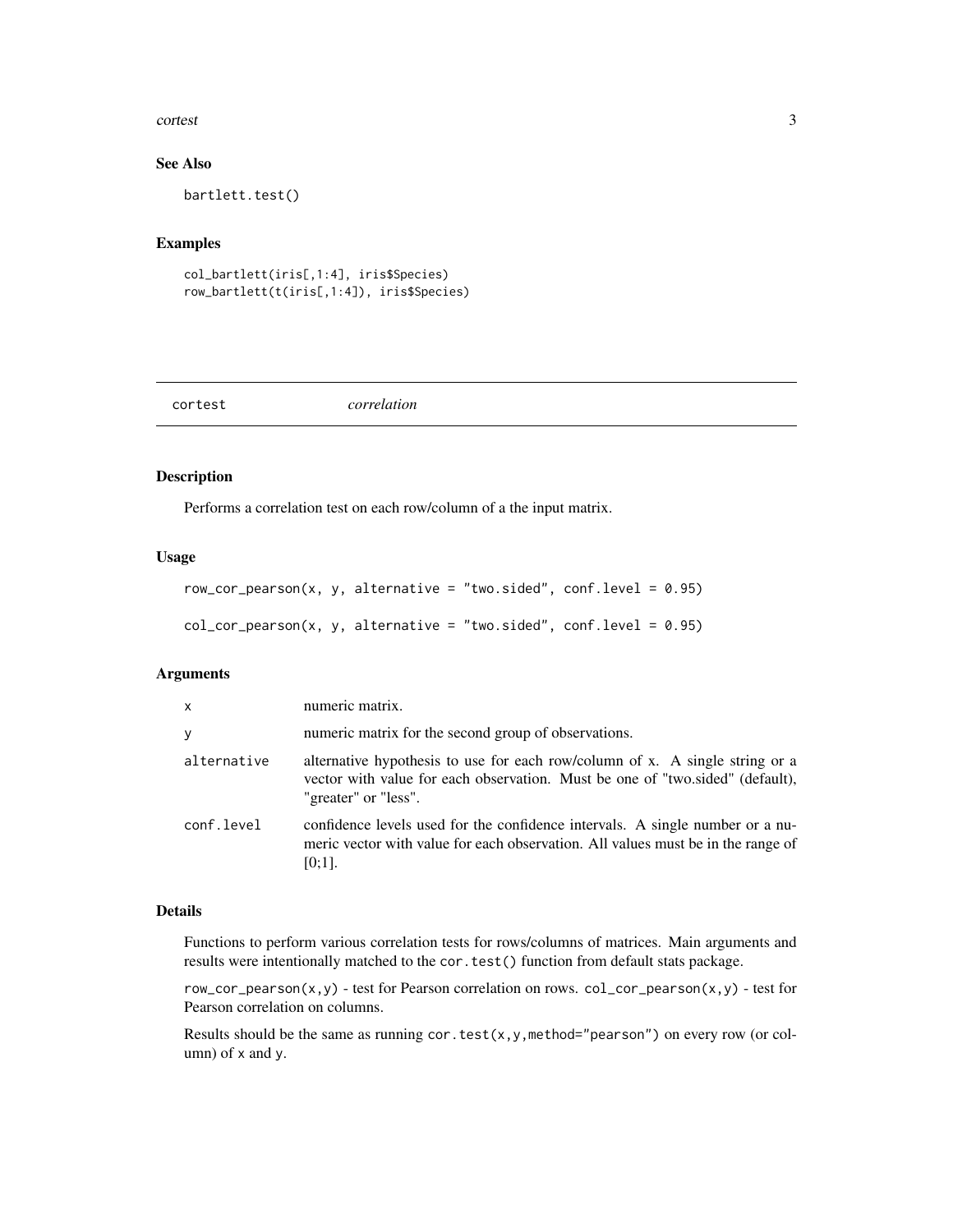# Value

a data.frame where each row contains the results of a correlation test performed on the corresponding row/column of x.

Each row contains the following information (in order):

- 1. obs.paired number of paired observations (present in x and y)
- 2. cor estimated correlation coefficient
- 3. df degrees of freedom
- 4. statistic t statistic
- 5. pvalue p-value
- 6. conf.low lower confidence interval
- 7. conf.high higher confidence interval
- 8. alternative chosen alternative hypothesis
- 9. cor.null correlation of the null hypothesis  $(=0)$

10. conf.level - chosen confidence level

#### Author(s)

Karolis Koncevičius

# See Also

cor.test()

# Examples

```
X <- iris[iris$Species=="setosa",1:4]
Y <- iris[iris$Species=="virginica",1:4]
col_cor_pearson(X, Y)
row_cor_pearson(t(X), t(Y))
```
cosinor *Cosinor*

### Description

Performs a Cosinor test for periodicity on each row/column of the input matrix.

# Usage

```
row_cosinor(x, t, period = 24)
col\_cosinor(x, t, period = 24)
```
<span id="page-3-0"></span>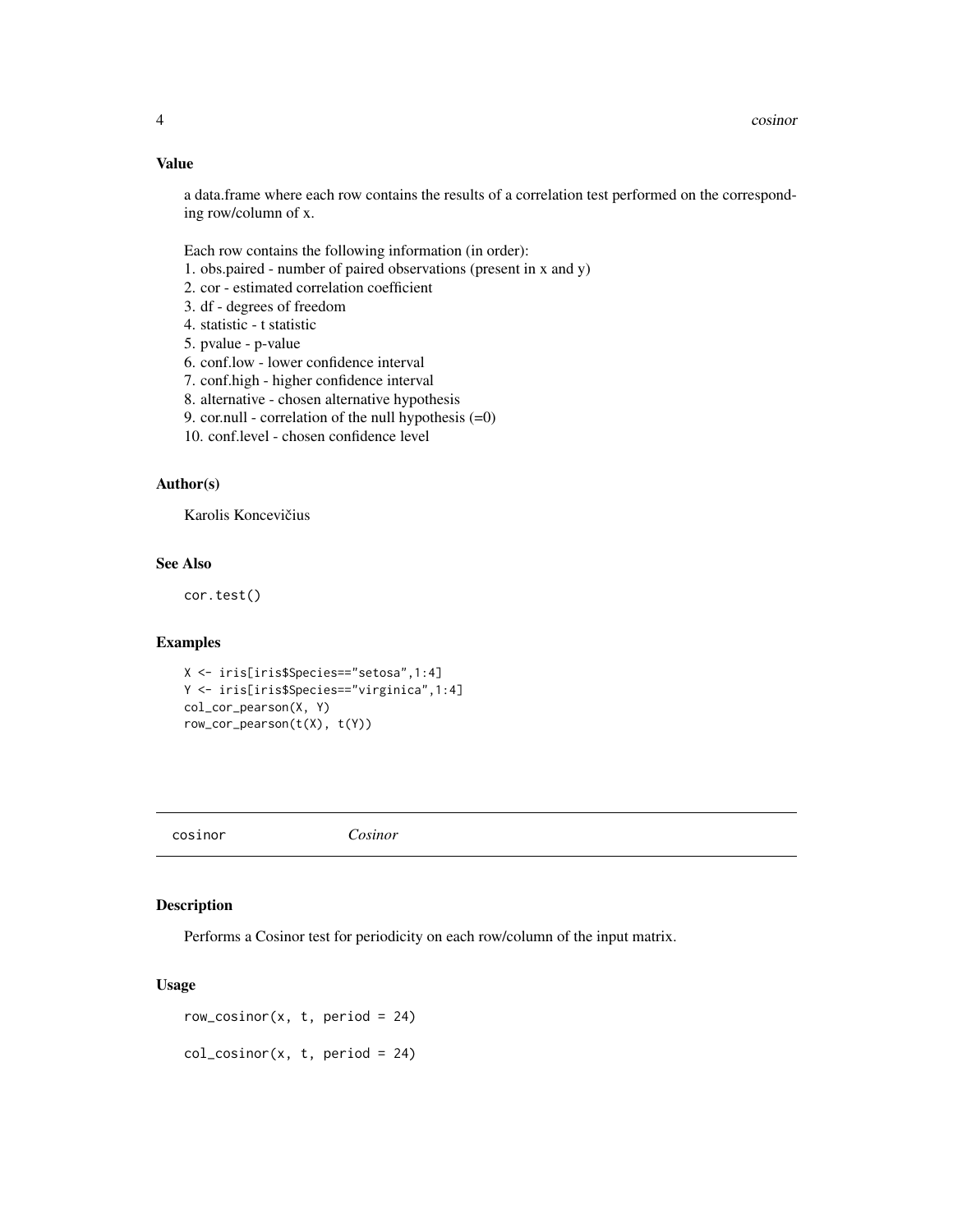#### <span id="page-4-0"></span>cosinor 5

#### Arguments

| $\mathsf{x}$ | numeric matrix.                                                                                                      |
|--------------|----------------------------------------------------------------------------------------------------------------------|
| t            | a vector specifying time variable for each observation of x.                                                         |
| period       | oscillation period in the units of $t$ (default = 24, suitable when inspecting diurnal<br>rhythms with hourly data). |

# Details

row\_cosinor - cosinor test on rows. col\_cosinor - cosinor test on columns.

#### Value

a data.frame where each row contains the results of a cosinor test performed on the corresponding row/column of x.

Each row contains the following information (in order):

1. obs - total number of observations

2. mesor - "Midline Estimating Statistic Of Rhythm" - the average value around which the variable oscillates

- 3. amplitude difference between mesor and the peak of the rhythm
- 4. acrophase time when rhythm reaches its peak
- 5. rsquared R-squared
- 6. df.model model terms degrees of freedom
- 7. df.residual residual degrees of freedom
- 8. statistic F statistic for the omnibus test against intercept-only model
- 9. pvalue p-value
- 10. period the period used within the model

## Author(s)

Karolis Koncevičius

# See Also

[cosinor.lm](#page-0-0)

# Examples

```
wave <- sin(2*pi*1:24/24) + rnorm(24)
row_cosinor(wave, 1:24, 24)
```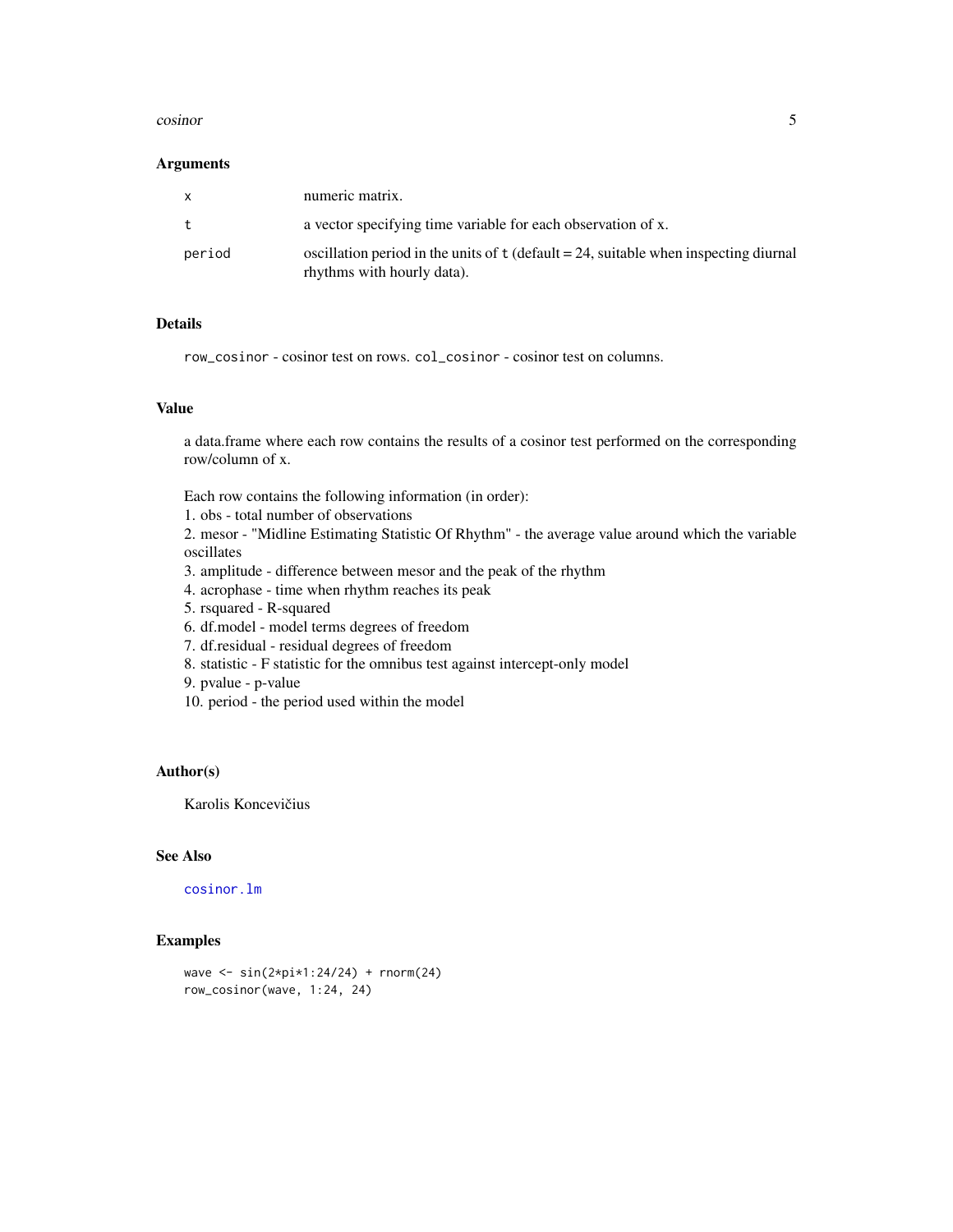<span id="page-5-0"></span>

#### Description

Performs the Fligner-Killeen test of homogeneity of variances (with median centering of the groups) on each row/column of the input matrix.

#### Usage

```
row_flignerkilleen(x, g)
```
col\_flignerkilleen(x, g)

#### Arguments

|   | numeric matrix.                                                 |
|---|-----------------------------------------------------------------|
| g | a vector specifying group membership for each observation of x. |

# Details

NA values are always ommited. If values are missing for a whole group - that group is discarded. Groups with only one observation are also discarded.

row\_flignerkilleen(x,g) - Fligner-Killeen test on rows. col\_flignerkilleen(x,g) - Fligner-Killeen test on columns.

Results should be the same as as running fligner.test( $x, g$ ) on every row (or column) of x.

#### Value

a data.frame where each row contains the results of the Fligner-Killeen test performed on the corresponding row/column of x.

Each row contains the following information (in order):

- 1. obs.tot total number of observations
- 2. obs.groups number of groups
- 3. df degrees of freedom
- 4. statistic squared statistic
- 5. pvalue p-value

# Author(s)

Karolis Koncevičius

# See Also

fligner.test()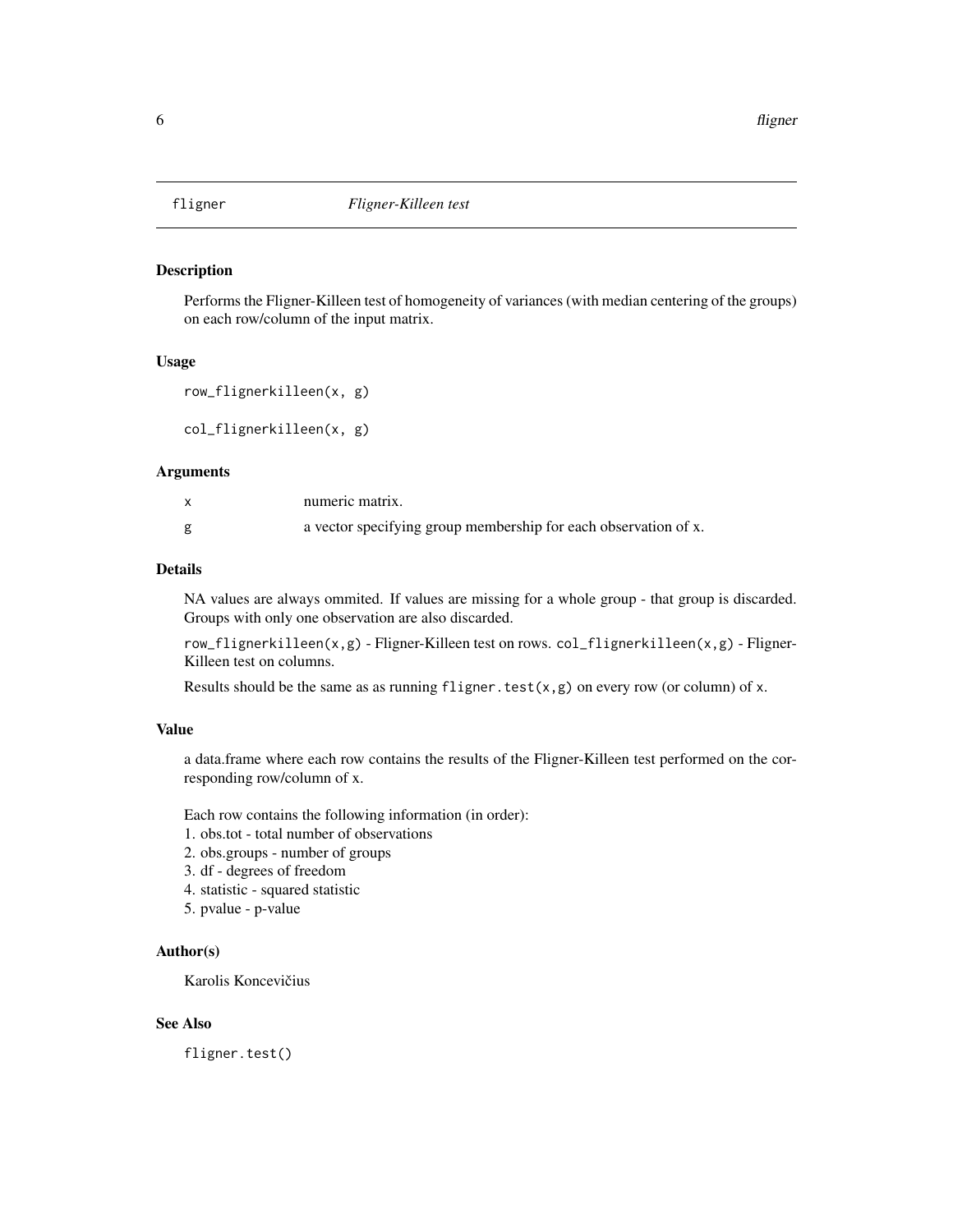#### <span id="page-6-0"></span>fvar 1988 - 1988 - 1988 - 1988 - 1988 - 1988 - 1988 - 1988 - 1988 - 1988 - 1988 - 1988 - 1988 - 1988 - 1988 -

# Examples

```
col_flignerkilleen(iris[,1:4], iris$Species)
row_flignerkilleen(t(iris[,1:4]), iris$Species)
```
fvar *F Variance test*

#### Description

Performs the F test of equality of variances for two normal populations on each row/column of the two input matrices.

# Usage

row\_f\_var(x, y, ratio = 1, alternative = "two.sided", conf.level =  $0.95$ )  $col_f_var(x, y, ratio = 1, alternative = "two-sided", conf. level = 0.95)$ 

#### Arguments

| X.          | numeric matrix.                                                                                                                                                                               |
|-------------|-----------------------------------------------------------------------------------------------------------------------------------------------------------------------------------------------|
| у           | numeric matrix for the second group of observations.                                                                                                                                          |
| ratio       | - hypothesized 'x' and 'y' variance ratio. A single number or numeric vector<br>with values for each observation.                                                                             |
| alternative | alternative hypothesis to use for each row/column of x. A single string or a<br>vector with values for each observation. Values must be one of "two.sided"<br>(default), "greater" or "less". |
| conf.level  | confidence levels used for the confidence intervals. A single number or a nu-<br>meric vector with values for each observation. All values must be in the range<br>of $[0:1]$ .               |

# Details

NA values are always ommited.

row\_f\_var(x,y) - F-test for variance on rows.  $col_f_{var}(x,y)$  - F-test for variance on columns. Results should be the same as as running var.test $(x, y)$  on every row (or column) of x and y.

# Value

a data.frame where each row contains the results of the F variance test performed on the corresponding row/column of x and y.

Each row contains the following information (in order):

1. obs.x - number of x observations

2. obs.y - number of y observations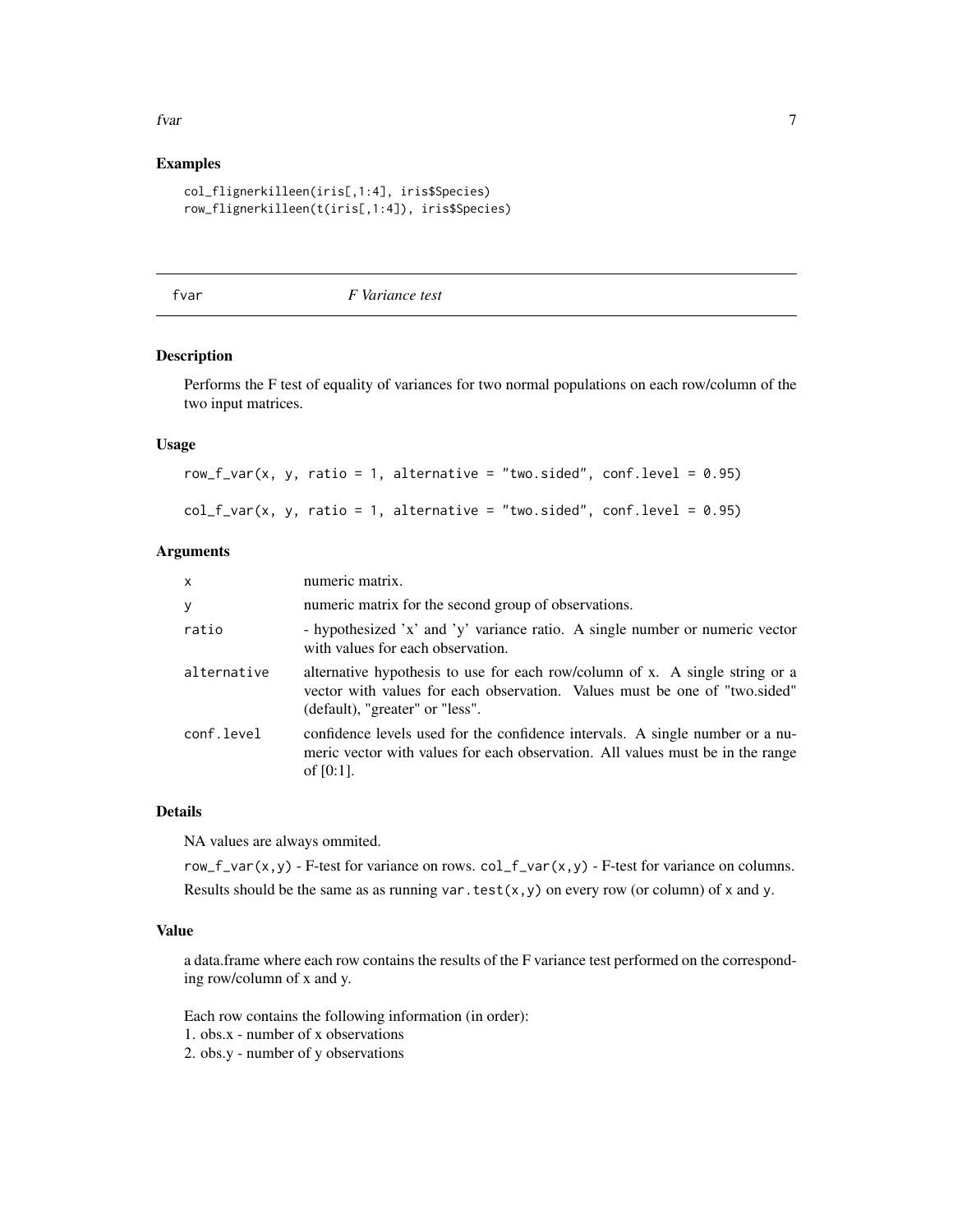- <span id="page-7-0"></span>3. obs.tot - total number of observations
- 4. var.x variance of x
- 5. var.y variance of y
- 6. var.ratio x/y variance ratio
- 7. df.num numerator degrees of freedom
- 8. df.denom denominator degrees of freedom
- 9. statistic F statistic
- 10 pvalue p-value
- 11. conf.low lower bound of the confidence interval
- 12. conf.high higher bound of the confidence interval
- 13. ratio.null variance ratio of the null hypothesis
- 14. alternative chosen alternative hypothesis
- 15. conf.level chosen confidence level

# Author(s)

Karolis Koncevičius

# See Also

var.test()

# Examples

X <- iris[iris\$Species=="setosa",1:4] Y <- iris[iris\$Species=="virginica",1:4] col\_f\_var(X, Y)

ievora *iEVORA*

#### Description

Epigenetic Variable Outliers for cancer Risk prediction Analysis

# Usage

```
row_ievora(x, b, cutT = 0.05, cutBfdr = 0.001)
col\_ievora(x, b, cutT = 0.05, cutBfdr = 0.001)
```
### Arguments

| numeric matrix |  |
|----------------|--|
|                |  |

b a binory vector specifying groups for each observation of x. Must contain two unique entries: one labeled "1" and another "0". If the vector is neither numeric nor logical the group appearing first is labeled "0" and the remaining one as "1".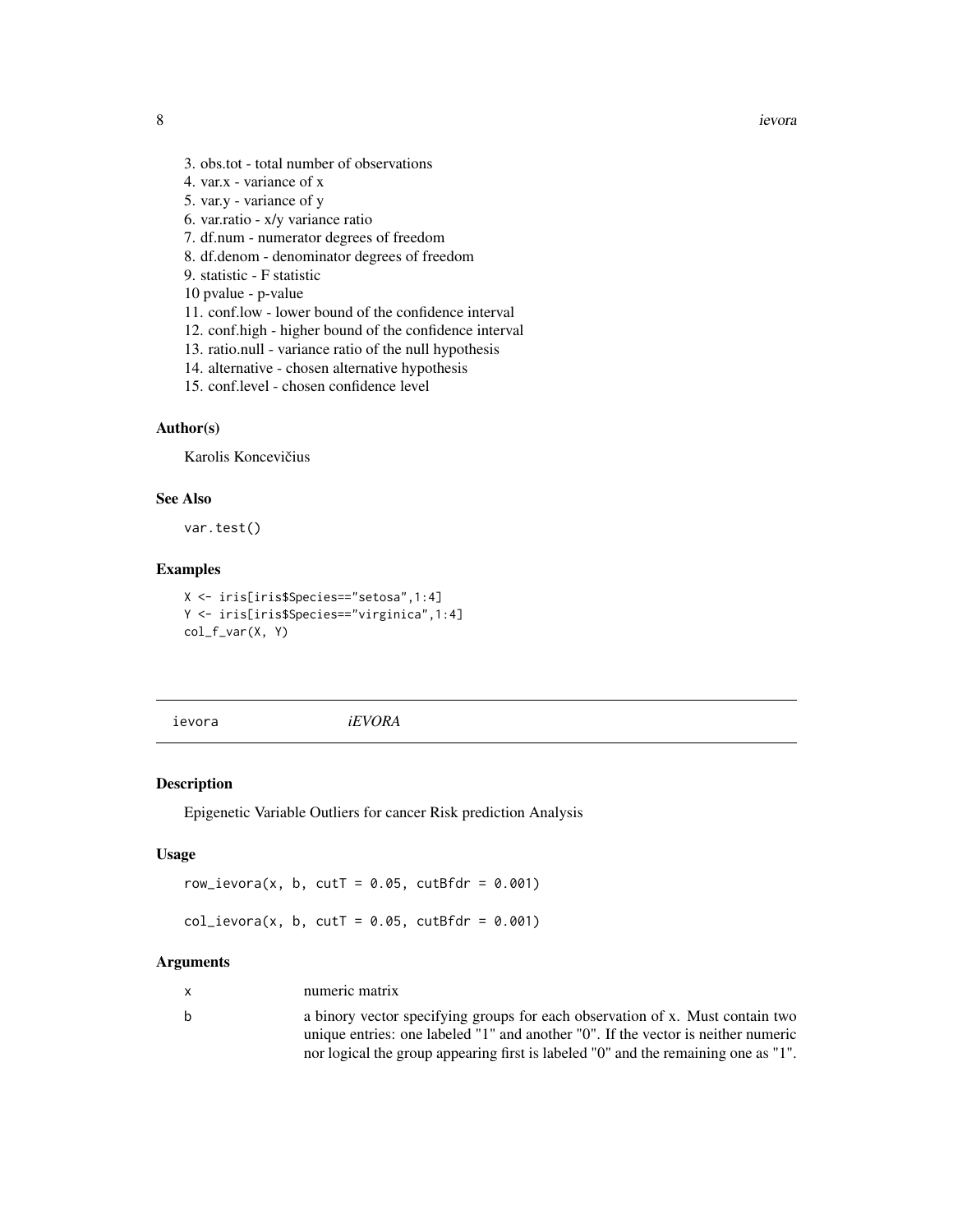| cutT    | cutoff threshold for the raw p-value of the t-test step. (default $0.05$ )                    |
|---------|-----------------------------------------------------------------------------------------------|
| cutBfdr | cutoff threshold for the FDR-corrected p-value of the Bartlett's test step. (default<br>0.001 |
|         |                                                                                               |

#### Details

Measures differential variability between two groups. The algorithm has 2 steps: detecting difference in variance (Bartlett's test) and detecting difference in means (t-test). The second step is done to regularize the variability test which is overly sensitive to single outliers.

By default the result is considered significant if variability test produces a significant p-value (below selected threshold) after FDR correction and t-test returns a significant p-value without using the FDR correction.

The algorithm is mainly aimed at large DNA methylation data sets.

# Value

a data.frame where each row contains result of the iEVORA algorithm for the corresponding row/column of x.

Each row contains the following information (in order):

1. obs.0 - number of observations in 0 group

2. obs.1 - number of observations in 1 group

3. obs.tot - number of total observations

4. mean.0 - mean of the 0 group

5. mean.1 - mean of the 1 group

6. mean.diff - mean difference (group1 - group0)

7. var.0 - variance of the 0 group

8. var.1 - variance of the 1 group

9. var.log2.ratio - log ratio of variances log2(var1/var0)

10. statistic.t - t.statistic of the t-test step

11. pvalue.t - raw p-value of the t-test step

12. statistic.bt - chsq.statistic of the bartlett test step

13. pvalue.bt - raw p-value of the Bartlett's test step

14. qvalue.bt - fdr-adjusted p-value of the Bartlett's test step

15. significant - indicator showing if the result was significant

16. rank - rank of the significant results (ordered by t.test p-value)

#### Author(s)

Karolis Koncevičius

#### References

Andrew E Teschendorff et.al. DNA methylation outliers in normal breast tissue identify field defects that are enriched in cancer. Nature Communications 7, 10478 (2016) doi:10.1038/ncomms10478

# See Also

row\_bartlett, row\_t\_welch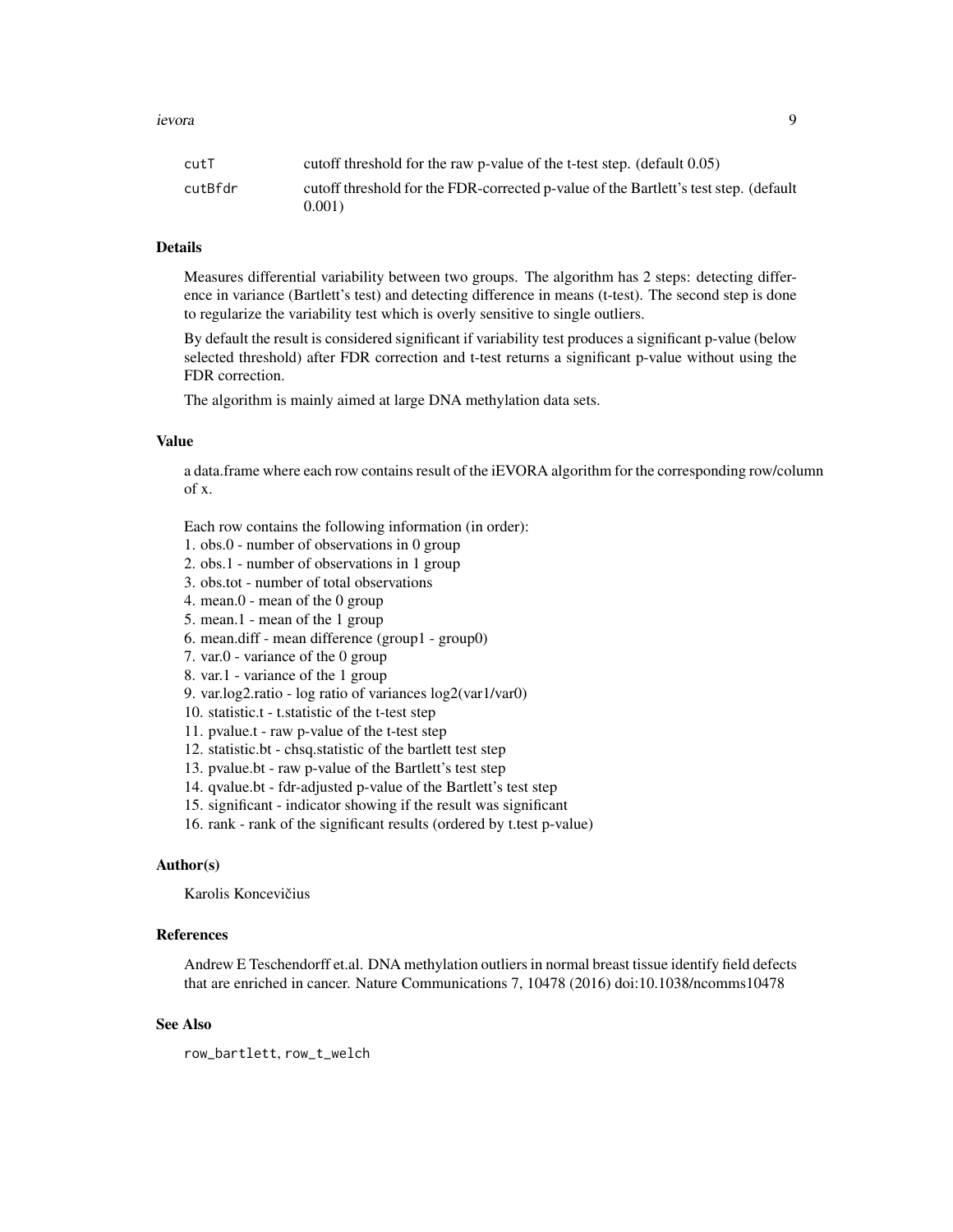# Examples

```
# perform iEVORA on iris dataset for setosa against all other groups
col_ievora(iris[,1:4], iris$Species=="setosa")
```
jarquebera *Jarque-Bera Test*

#### Description

Performs a Jarque-Bera goodness of fit test for normality.

#### Usage

row\_jarquebera(x)

col\_jarquebera(x)

# Arguments

x numeric matrix.

#### Details

row\_jarquebera(x) - Jarque-Bera test on rows. col\_jarquebera(x) - Jarque-Bera test on columns. Results should be the same as running moments: : jarque.test(x) on every row (or column) of x

### Value

a data.frame where each row contains the results of a Jarque-Bera test performed on the corresponding row/column of x.

Each row contains the following information (in order):

- 1. obs number of observations
- 2. skewness skewness
- 3. kurtosis kurtosis
- 4. df degrees of freedom
- 5. statistic chi-squared statistic
- 6. pvalue p-value

#### Author(s)

Karolis Koncevičius

# See Also

shapiro.test()

<span id="page-9-0"></span>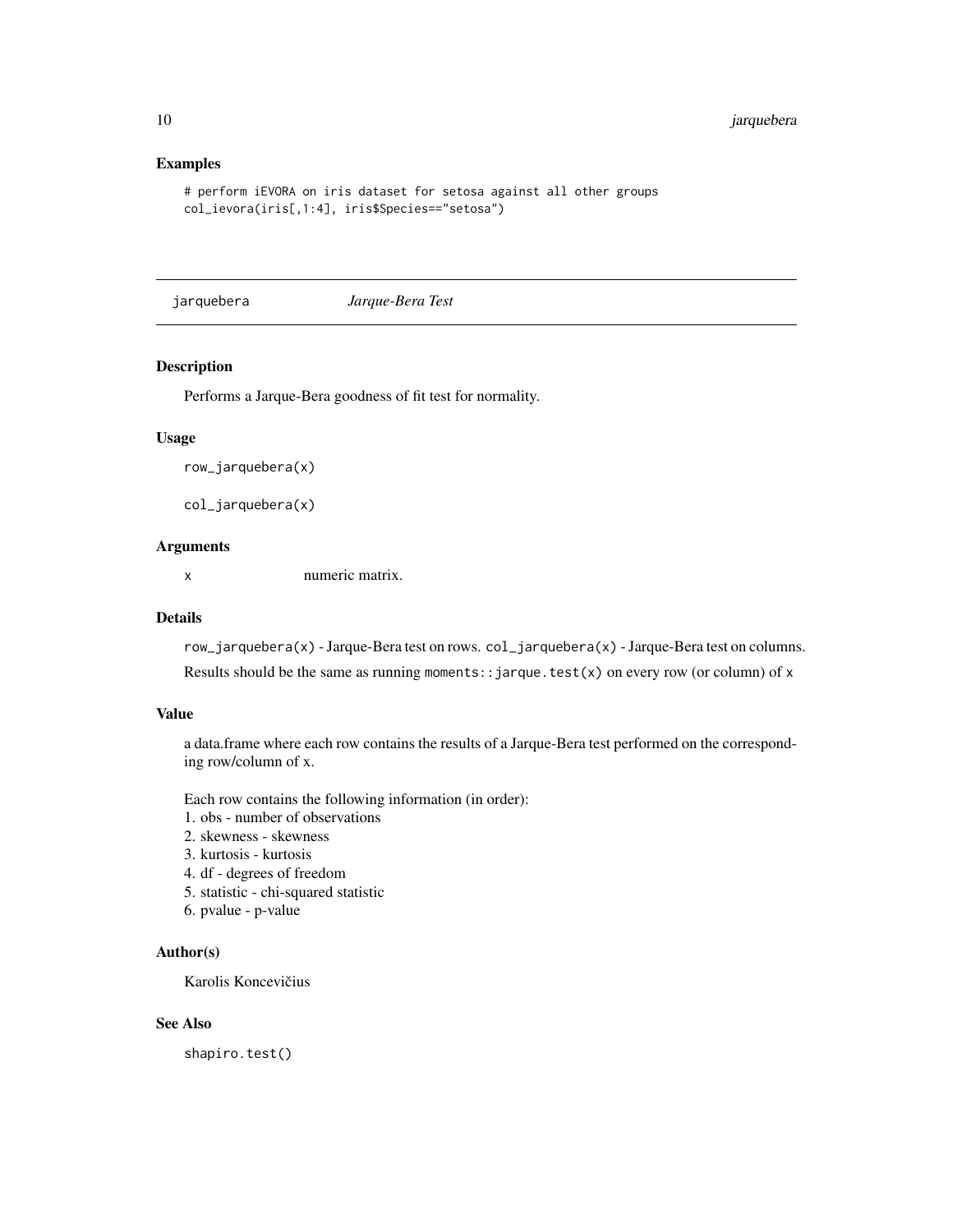#### <span id="page-10-0"></span>kruskalwallis 11

# Examples

```
col_jarquebera(iris[,1:4])
row_jarquebera(t(iris[,1:4]))
```
kruskalwallis *Kruskal-Wallis Rank Sum Test*

#### Description

Performs a Kruskal-Wallis rank sum test on each row/column of the input matrix.

#### Usage

```
row_kruskalwallis(x, g)
```

```
col_kruskalwallis(x, g)
```
#### Arguments

| numeric matrix.                                                 |
|-----------------------------------------------------------------|
| a vector specifying group membership for each observation of x. |

#### Details

row\_kruskalwallis(x,g) - Kruskal Wallis test on rows. col\_kruskalwallis(x,g) - Kruskal Wallis test on columns.

Results should be the same as running kruskal.test( $x, g$ ) on every row (or column) of x

# Value

a data.frame where each row contains the results of a Kruskal-Wallis test performed on the corresponding row/column of x.

Each row contains the following information (in order):

- 1. obs.tot total number of observations
- 2. obs.groups number of groups
- 4. df degrees of freedom
- 5. statistic chi-squared statistic
- 6. pvalue p.value

#### Author(s)

Karolis Koncevičius

# See Also

kruskal.test()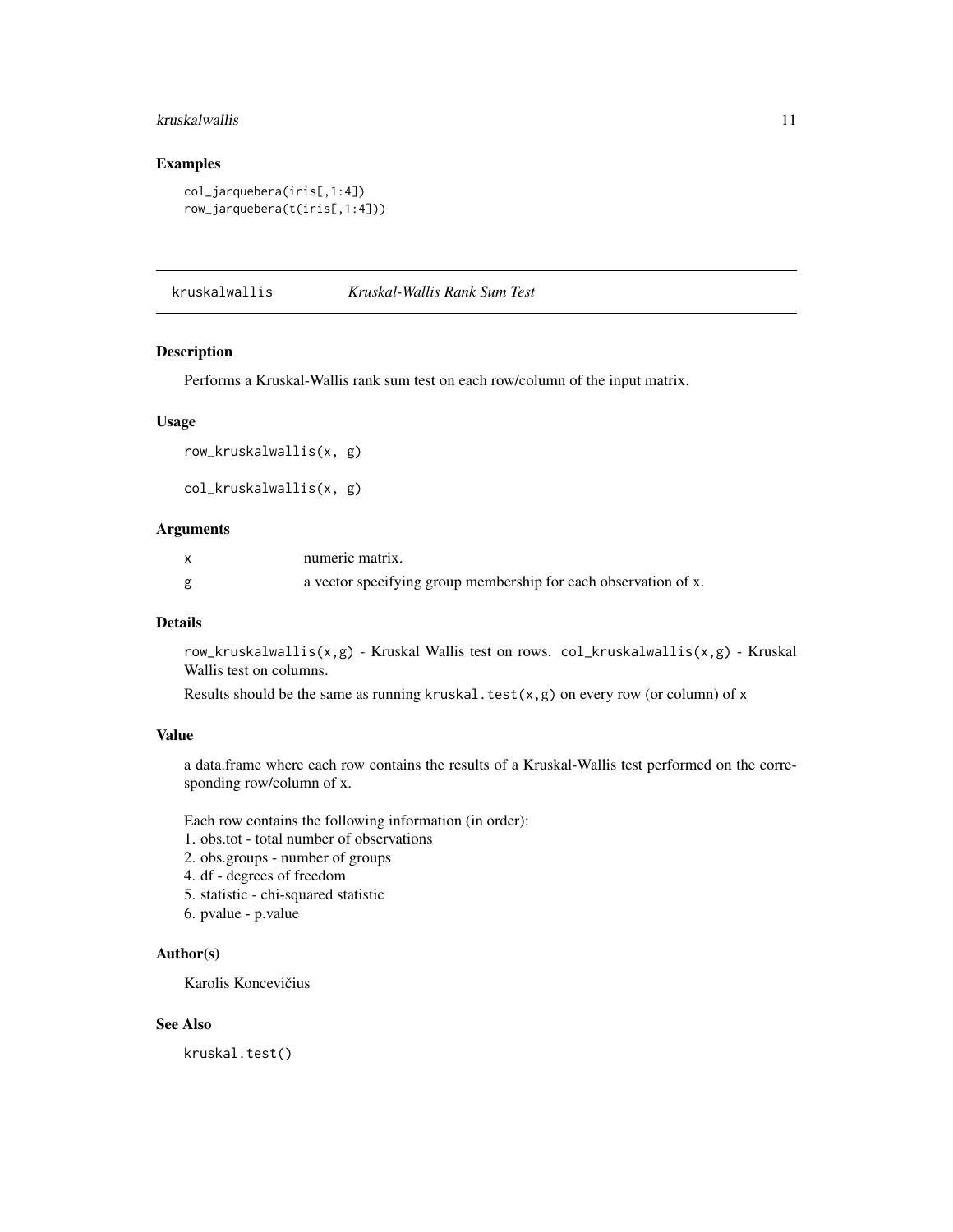#### Examples

```
col_kruskalwallis(iris[,1:4], iris$Species)
row_kruskalwallis(t(iris[,1:4]), iris$Species)
```
levene *Levene test*

# Description

Levene's test and Brown-Forsythe test for equality of variances between groups on each row/column of the input matrix.

#### Usage

row\_levene(x, g) col\_levene(x, g)

row\_brownforsythe(x, g)

col\_brownforsythe(x, g)

# Arguments

| numeric matrix.                                                 |
|-----------------------------------------------------------------|
| a vector specifying group membership for each observation of x. |

# Details

NA values are always ommited. If values are missing for a whole group - that group is discarded.

row\_levene(x,g) - Levene's test on rows. col\_levene(x,g) - Levene's test on columns.

row\_brownforsythe(x,g) - Brown-Forsythe test on rows. col\_brownforsythe(x,g) - Brown-Forsythe test on columns.

# Value

a data.frame where each row contains the results of the Levene's test performed on the corresponding row/column of x.

Each row contains the following information (in order):

- 1. obs.tot total number of observations
- 2. obs.groups number of groups

3. df.between - between group (treatment) degrees of freedom

- 4. df.within within group (residual) degrees of freedom
- 5. statistic F statistic
- 6. pvalue p.value

<span id="page-11-0"></span>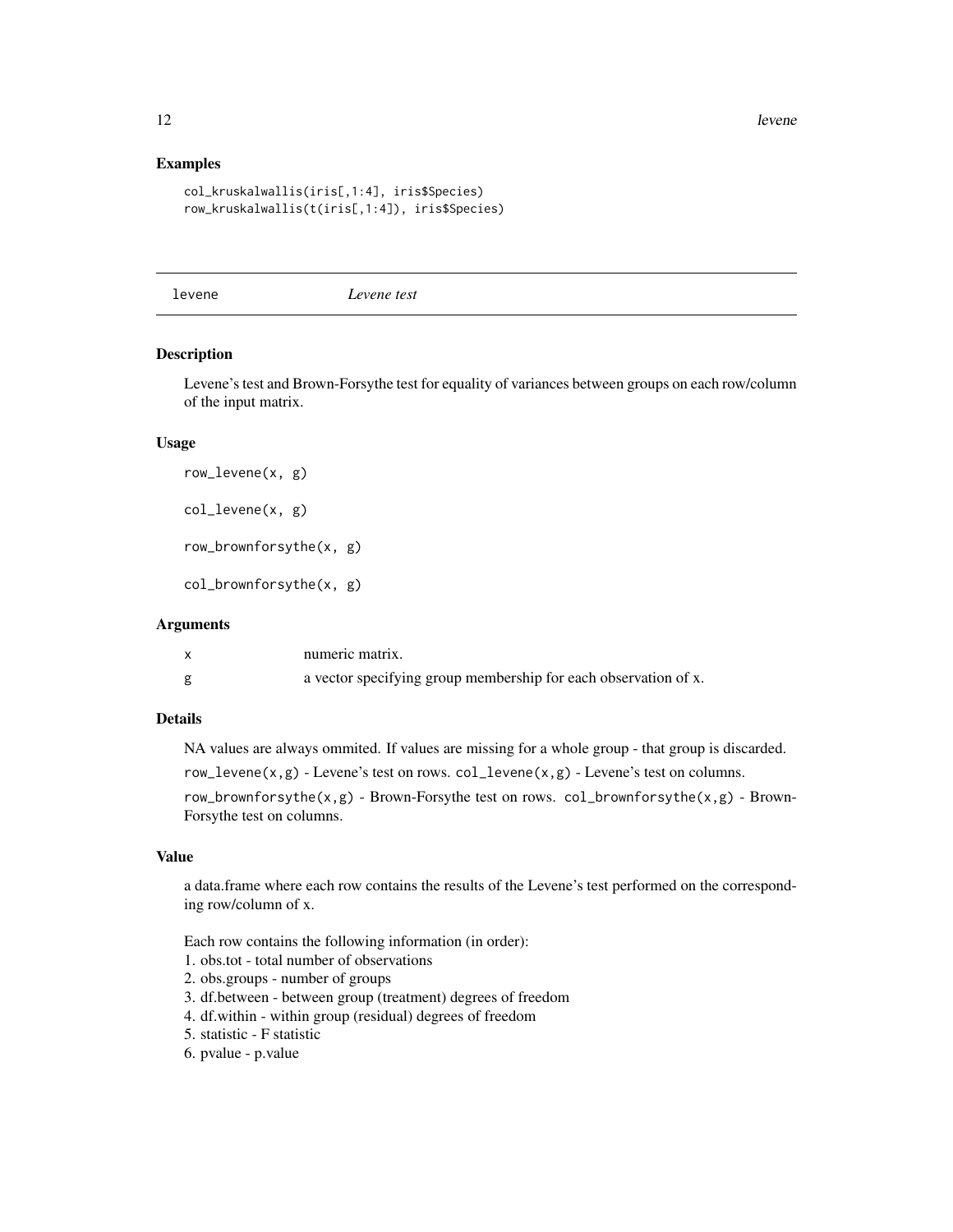#### <span id="page-12-0"></span>oneway and the contract of the contract of the contract of the contract of the contract of the contract of the contract of the contract of the contract of the contract of the contract of the contract of the contract of the

# Note

Difference between Levene's test and Brown-Forsythe test is that the Brown–Forsythe test uses the median instead of the mean in computing the spread within each group. Many software implementations use the name "Levene's test" for both variants.

# Author(s)

Karolis Koncevičius

# See Also

[leveneTest](#page-0-0)

# Examples

```
col_levene(iris[,1:4], iris$Species)
row_brownforsythe(t(iris[,1:4]), iris$Species)
```
oneway *ONEWAY ANOVA*

# Description

Performs an analysis of variance tests on each row/column of the input matrix.

#### Usage

- row\_oneway\_equalvar(x, g)
- col\_oneway\_equalvar(x, g)

row\_oneway\_welch(x, g)

col\_oneway\_welch(x, g)

# Arguments

| numeric matrix.                                                 |
|-----------------------------------------------------------------|
| a vector specifying group membership for each observation of x. |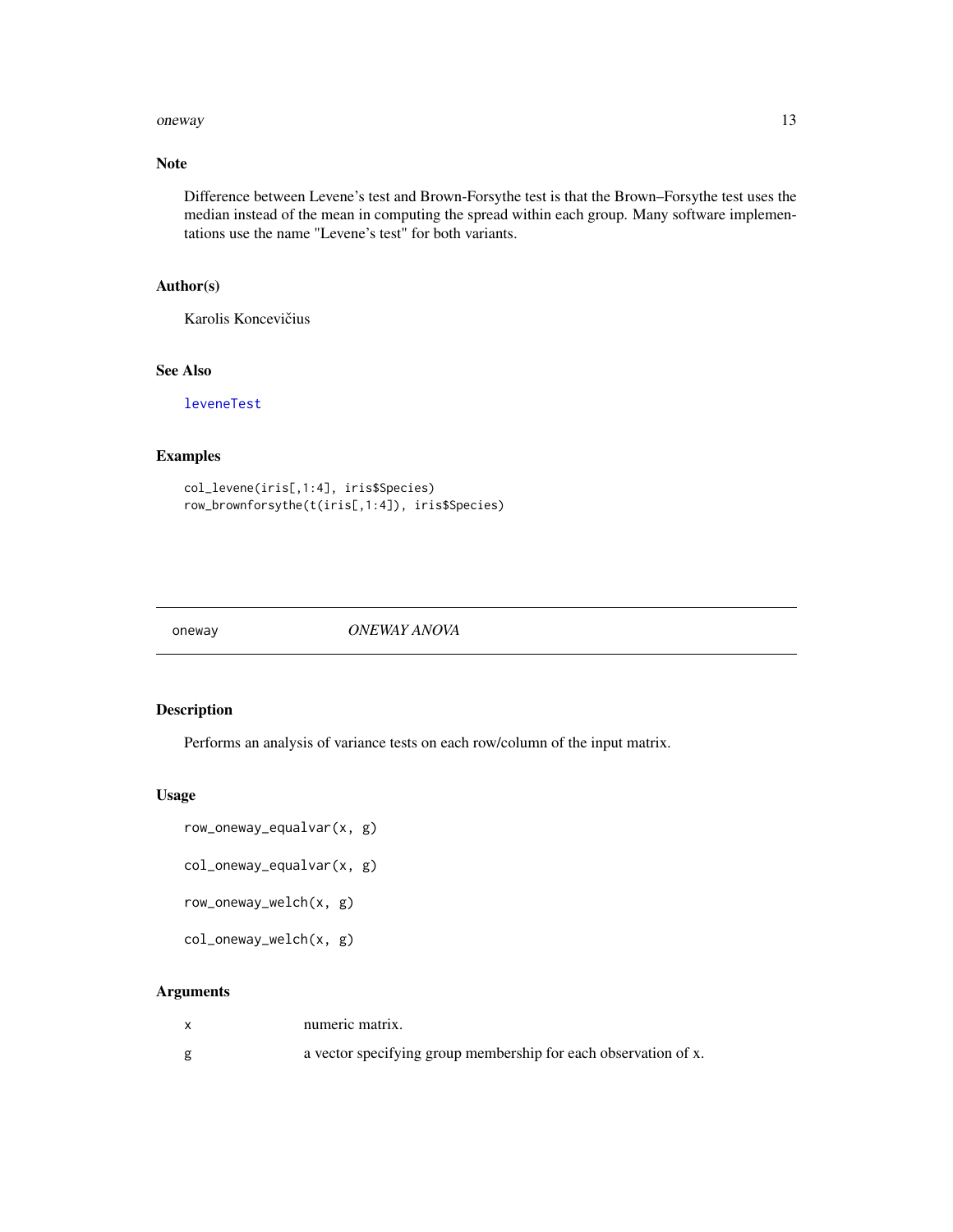#### Details

Functions to perform ONEWAY ANOVA analysis for rows/columns of matrices.

row\_oneway\_equalvar(x,g) - oneway ANOVA on rows. col\_oneway\_equalvar(x,g) - oneway ANOVA on columns.

Results should be the same as running  $aov(x \sim g)$  on every row (or column) of x

row\_oneway\_welch(x,g) - oneway ANOVA with Welch correction on rows. col\_oneway\_welch(x,g) - oneway ANOVA with Welch correction on columns.

Results should be the same as running oneway.test $(x, g, var.equals=False)$  on every row (or column) of x

# Value

a data.frame where each row contains the results of an oneway anova test performed on the corresponding row/column of x. The columns will vary depending on the type of test performed.

They will contain a subset of the following information:

- 1. obs.tot total number of observations
- 2. obs.groups number of groups
- 3. sumsq.between between group (treatment) sum of squares
- 4. sumsq.within within group (residual) sum of squares
- 5. meansq.between between group mean squares
- 6. meansq.within within group mean squares
- 7. df.between between group (treatment) degrees of freedom
- 8. df.within within group (residual) degrees of freedom
- 9. statistic F statistic
- 10. pvalue p.value

#### Author(s)

Karolis Koncevičius

#### See Also

aov(), oneway.test()

# Examples

```
col_oneway_welch(iris[,1:4], iris$Species)
row_oneway_equalvar(t(iris[,1:4]), iris$Species)
```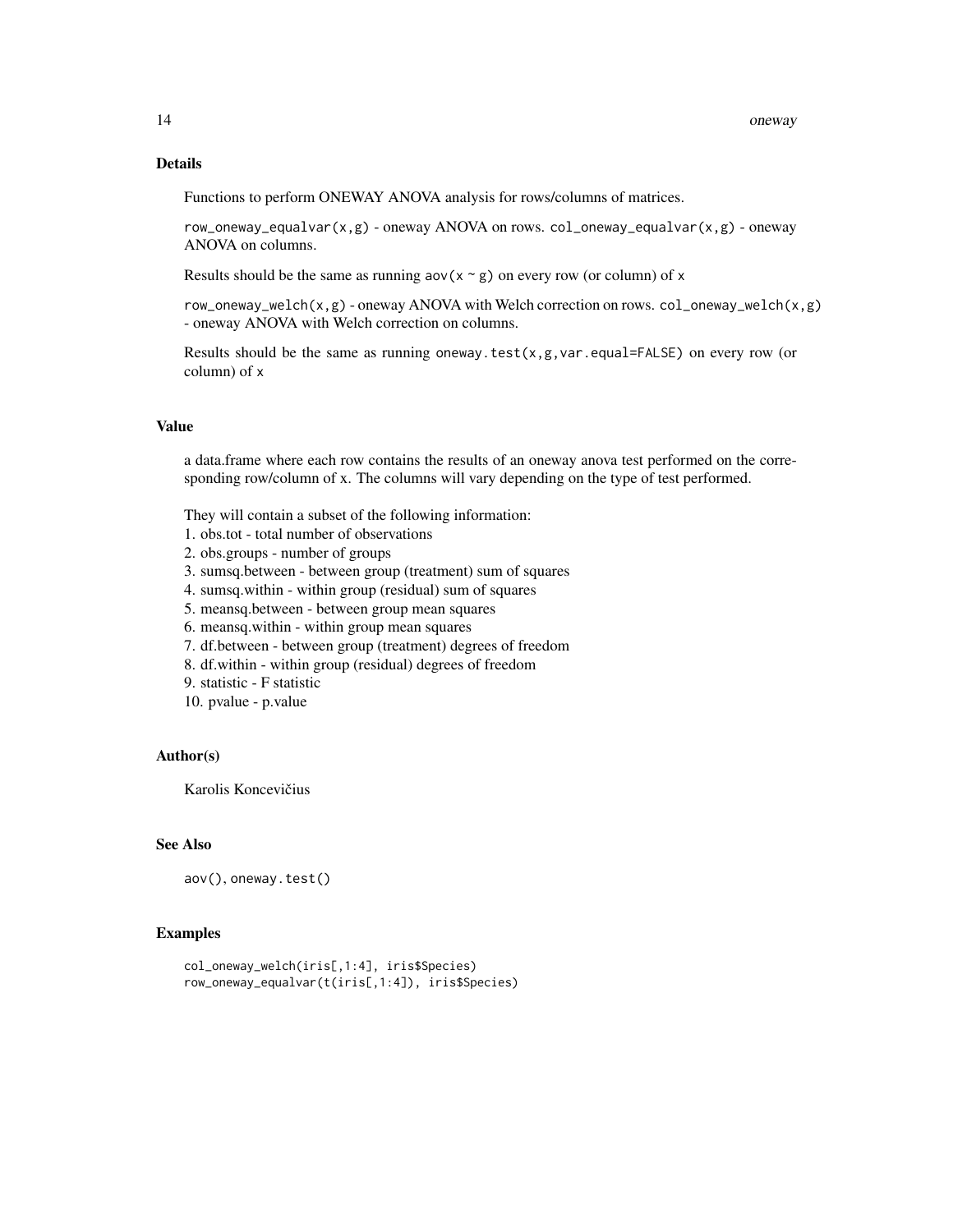<span id="page-14-0"></span>ttest *t-test*

#### Description

Performs a t-test on each row/column of the input matrix.

#### Usage

```
row_t_equalvar(x, y, alternative = "two.sided", mu = 0, conf.level = 0.95)
col_t-equalvar(x, y, alternative = "two.sided", mu = 0, conf.level = 0.95)
row_t_welch(x, y, alternative = "two.sided", mu = \theta, conf.level = \theta.95)
col_t_wellch(x, y, alternative = "two.sided", mu = 0, conf. level = 0.95)row\_t\_onesample(x, alternative = "two.sided", mu = 0, conf.level = 0.95)col_t_\text{consample}(x, alternative = "two-sided", mu = 0, conf.level = 0.95)row\_t\_paired(x, y, alternative = "two.sided", mu = 0, conf. level = 0.95)col_t-paired(x, y, alternative = "two.sided", mu = 0, conf.level = 0.95)
```
#### **Arguments**

| $\mathsf{x}$ | numeric matrix.                                                                                                                                                                               |
|--------------|-----------------------------------------------------------------------------------------------------------------------------------------------------------------------------------------------|
| y            | numeric matrix for the second group of observations.                                                                                                                                          |
| alternative  | alternative hypothesis to use for each row/column of x. A single string or a<br>vector with values for each observation. Values must be one of "two.sided"<br>(default), "greater" or "less". |
| mu           | true values of the means for the null hypothesis. A single number or numeric<br>vector with values for each observation.                                                                      |
| conf.level   | confidence levels used for the confidence intervals. A single number or a nu-<br>meric vector with values for each observation. All values must be in the range<br>of $[0:1]$ .               |

#### Details

Functions to perform one sample and two sample t-tests for rows/columns of matrices. Main arguments and results were intentionally matched to the t.test() function from default stats package. Other arguments were split into separate functions:

row\_t\_onesample(x) - one sample t-test on rows. col\_t\_onesample(x) - one sample t-test on columns.

Results should be the same as running  $t.test(x)$  on every row (or column) of x.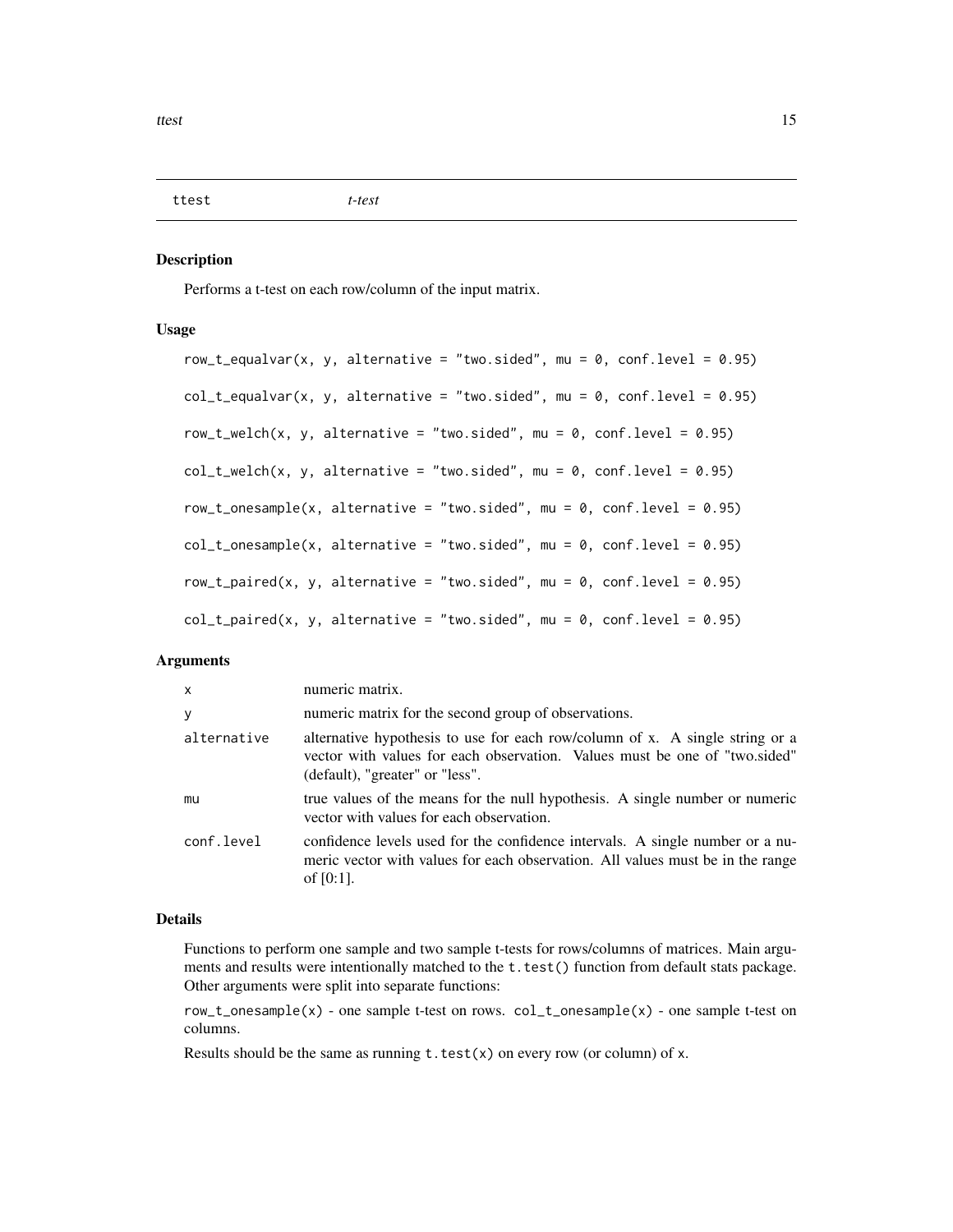row\_t\_equalvar(x,y) - two sample equal variance t-test on rows.  $col_t$ -equalvar(x,y) - two sample equal variance t-test on columns.

Results should be the same as running  $t.test(x,y,var.equals=TRUE)$  on every row (or column) of x and y.

row\_t\_welch(x,y) - two sample t-test with Welch correction on rows.  $col_t$ \_welch(x,y) - two sample t-test with Welch correction on columns.

Results should be the same as running  $t.test(x,y)$  on every row (or column) of x and y.

row\_t\_paired(x,y) - two sample paired t-test on rows.  $col_t$ \_paired(x,y) - two sample paired t-test on columns.

Results should be the same as running t.test(x,y,paired=TRUE) on every row (or column) of x and y.

#### Value

a data.frame where each row contains the results of a t.test performed on the corresponding row/column of x. The columns will vary depending on the type of test performed.

They will contain a subset of the following information:

- 1. obs.x number of x observations
- 2. obs.y number of y observations
- 3. obs.tot total number of observations
- 4. obs.paired number of paired observations (present in x and y)
- 5. mean.x mean estiamte of x
- 6. mean.y mean estiamte of y
- 7. mean.diff mean estiamte of x-y difference
- 8. var.x variance estiamte of x
- 9. var.y variance estiamte of y
- 10. var.diff variance estiamte of x-y difference
- 11. var.pooled pooled variance estimate of x and y
- 12. stderr standard error
- 13. df degrees of freedom
- 14. statistic t statistic
- 15. pvalue p-value
- 16. conf.low lower bound of the confidence interval
- 17. conf.high higher bound of the confidence interval
- 18. alternative chosen alternative hypothesis
- 19. mean.null mean of the null hypothesis
- 20. conf.level chosen confidence level

#### Author(s)

Karolis Koncevičius

#### See Also

t.test()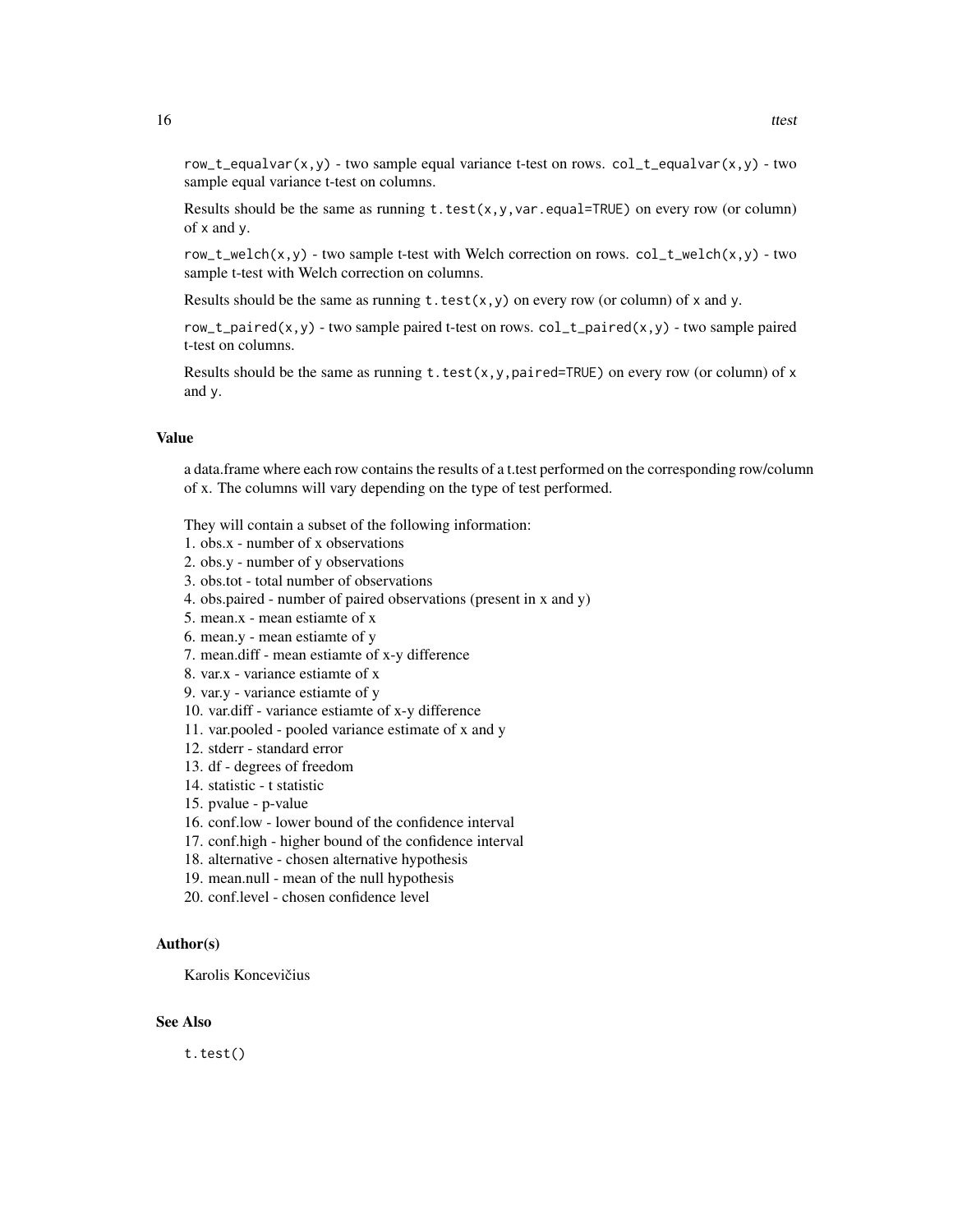#### <span id="page-16-0"></span>waerden 17

# Examples

```
X <- iris[iris$Species=="setosa",1:4]
Y <- iris[iris$Species=="virginica",1:4]
col_t_welch(X, Y)
# same row using different confidence levels
col_t_equalvar(X[,c(1,1,1)], Y[,c(1,1,1)], conf.level=c(0.9, 0.95, 0.99))
```
#### waerden *Van der Waerden Test*

# Description

Performs van der Waerden test on each row/column of the input matrix.

# Usage

row\_waerden(x, g)

col\_waerden(x, g)

# Arguments

| numeric matrix.                                                 |
|-----------------------------------------------------------------|
| a vector specifying group membership for each observation of x. |

# Details

row\_waerden(x,g) - van der Waerden test on rows. col\_waerden(x,g) - van det Waerden test on columns.

#### Value

a data.frame where each row contains the results of van det Waerden test performed on the corresponding row/column of x.

Each row contains the following information (in order):

- 1. obs.tot total number of observations
- 2. obs.groups number of groups
- 3. df degrees of freedome
- 4. statistic van det Waerden chi-squared statistic
- 5. pvalue p.value

#### Author(s)

Karolis Koncevičius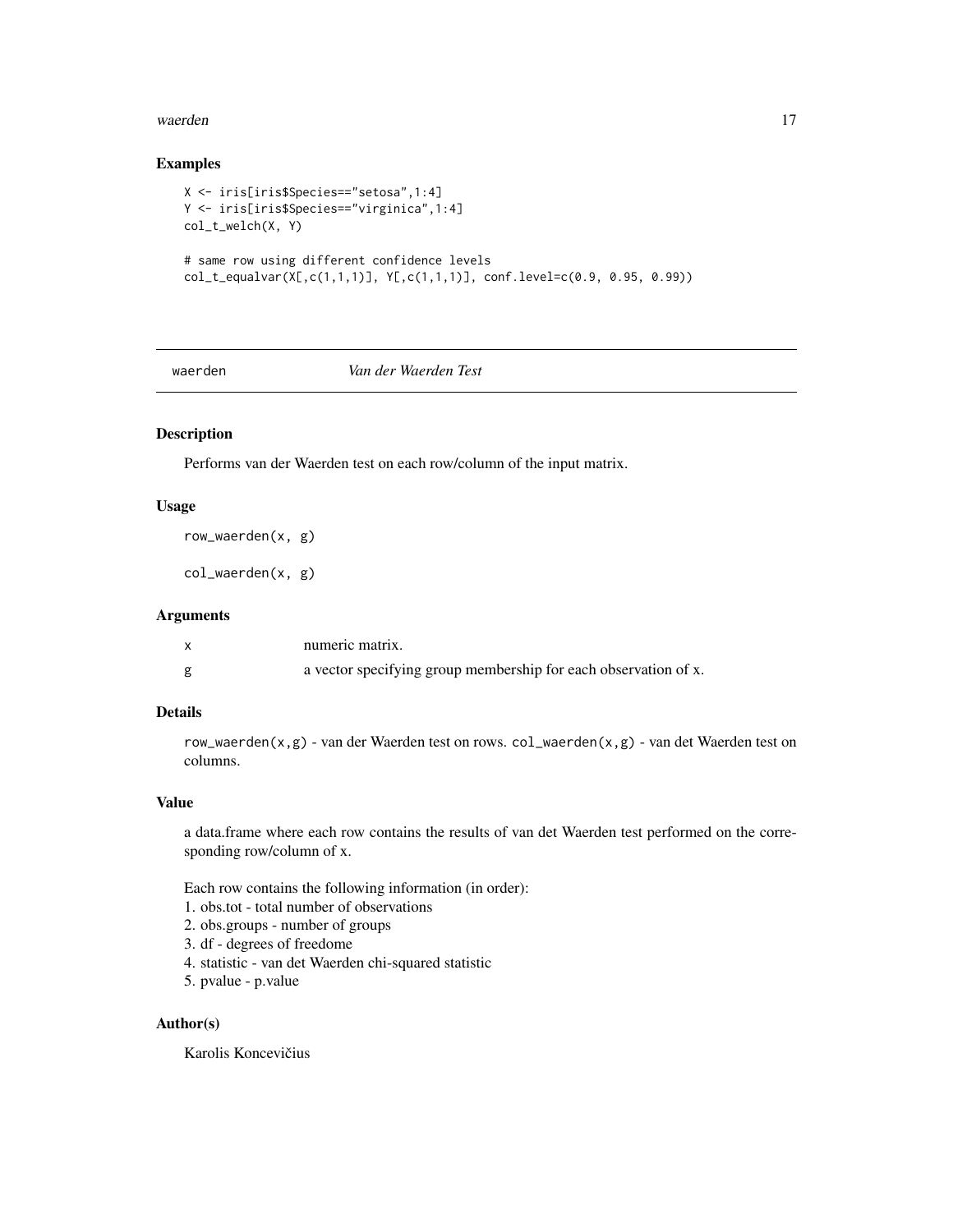# See Also

[vanWaerdenTest](#page-0-0), row\_oneway\_equalvar, row\_kruskalwallis

#### Examples

```
col_waerden(iris[,1:4], iris$Species)
row_waerden(t(iris[,1:4]), iris$Species)
```
wilcoxon *Wilcoxon Test*

# Description

Performs a Wilcoxon test on each row/column of the input matrix.

#### Usage

```
row_wilcoxon_twosample(
 x,
 y,
 alternative = "two.sided",
 mu = 0,
 exact = NA,
 correct = TRUE
\mathcal{L}col_wilcoxon_twosample(
 x,
 y,
 alternative = "two.sided",
 mu = 0,
 exact = NA,
  correct = TRUE
)
row_wilcoxon_onesample(
  x,
 alternative = "two.sided",
 mu = 0,
 exact = NA,
  correct = TRUE
)
col_wilcoxon_onesample(
  x,
  alternative = "two.sided",
```
<span id="page-17-0"></span>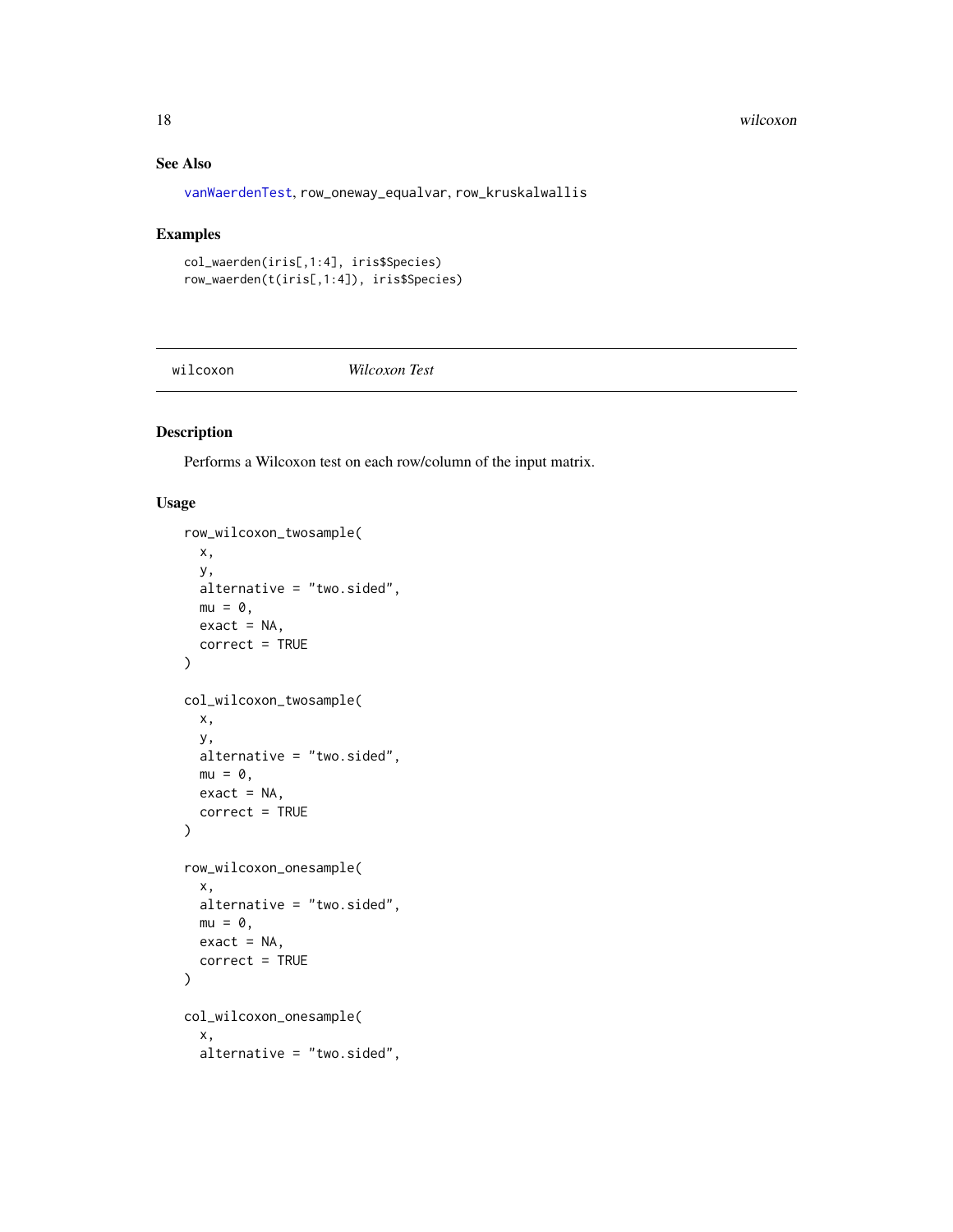#### wilcoxon and the state of the state of the state of the state of the state of the state of the state of the state of the state of the state of the state of the state of the state of the state of the state of the state of t

```
mu = 0,
 exact = NA,
 correct = TRUE
\lambdarow_wilcoxon_paired(
  x,
 y,
  alternative = "two.sided",
 mu = 0,
 exact = NA,
  correct = TRUE
)
col_wilcoxon_paired(
  x,
 y,
  alternative = "two.sided",
 mu = 0,
 exact = NA,
 correct = TRUE
)
```
# Arguments

| x           | numeric matrix.                                                                                                                                                                                                 |
|-------------|-----------------------------------------------------------------------------------------------------------------------------------------------------------------------------------------------------------------|
| у           | numeric matrix for the second group of observations.                                                                                                                                                            |
| alternative | alternative hypothesis to use for each row/column of x. A single string or a<br>vector with values for each observation. Values must be one of "two.sided"<br>(default), "greater" or "less".                   |
| mu          | true values of the location shift for the null hypothesis. A single number or<br>numeric vector with values for each observation.                                                                               |
| exact       | logical or NA (default) indicator whether an exact p-value should be computed<br>(see Details). A single value or a logical vector with values for each observation.                                            |
| correct     | logical indicator whether continuity correction should be applied in the cases<br>where p-values are obtained using normal approximation. A single value or<br>logical vector with values for each observation. |

# Details

Functions to perform one sample and two sample Wilcoxon tests on rows/columns of matrices. Main arguments and results were intentionally matched to the wilcox.test() function from default stats package. Other arguments were split into separate functions:

row\_wilcoxon\_onesample(x) - one sample Wilcoxon test on rows. col\_wilcoxon\_onesample(x) - one sample Wilcoxon test on columns.

Results should be the same as running wilcox.test $(x)$  on every row (or column) of x.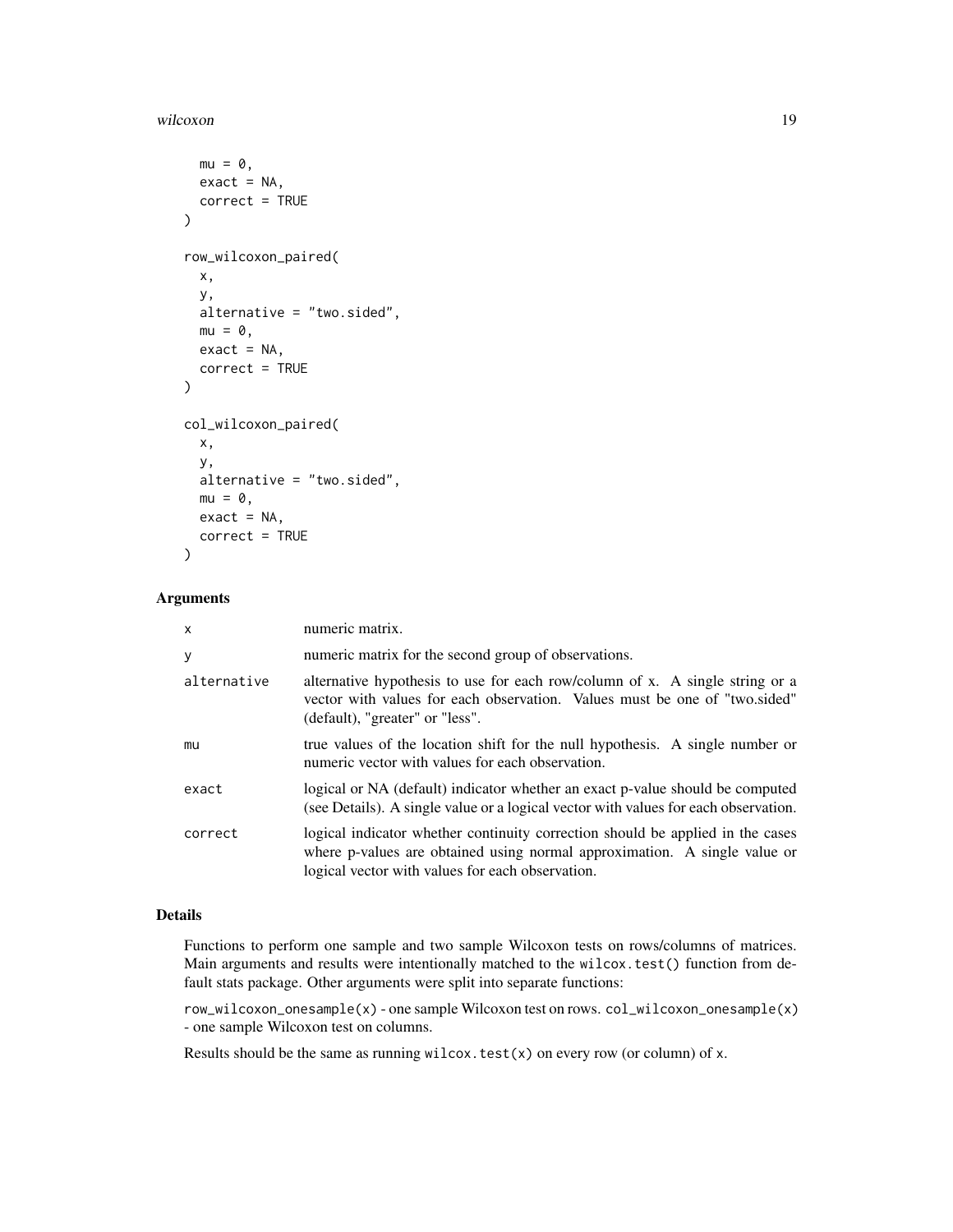$row\_wilcoxon\_twosample(x, y)$  - two sample Wilcoxon test on rows.  $col\_wilcoxon\_twosample(x, y)$ - two sample Wilcoxon test on columns.

Results should be the same as running wilcox.test $(x, y)$  on every row (or column) of x and y.

 $row\_wilcoxon\_paired(x, y)$  - two sample paired Wilcoxon test on rows.  $col\_wilcoxon\_paired(x, y)$ - two sample paired Wilcoxon test on columns.

Results should be the same as running wilcox.test $(x, y, p \text{aired} = \text{TRUE})$  on every row (or column) of x and y.

By default if 'exact' argument is set to 'NA', exact p-values are computed only if both 'x' and 'y' contain less than 50 finite values and there are no ties. Single sample and paired tests have additional requirement of not having zeroe values (values equal to null hypothesis location argument 'mu'). Otherwise, a normal approximation is used. Be wary of using 'exact=TRUE' on large sample sizes as computations can take a very long time.

'correct' argument controls the continuity correction of p-values but only when exact p-values cannot be computed and normal approximation is used. For cases where exact p-values are returned 'correct' is switched to FALSE.

#### Value

a data.frame where each row contains the results of a wilcoxon test performed on the corresponding row/column of x. The columns will vary depending on the type of test performed.

They will contain a subset of the following information:

1. obs.x - number of x observations

2. obs.y - number of y observations

3. obs.tot - total number of observations

4. obs.paired - number of paired observations (present in x and y)

5. statistic - Wilcoxon test statistic

6. pvalue - p-value

7. alternative - chosen alternative hypothesis

8. location.null - location shift of the null hypothesis

9. exact - indicates if exact p-value was computed

10. correct - indicates if continuity correction was performed

#### **Note**

Confidence interval and pseudo-median calculations are not implemented.

#### Author(s)

Karolis Koncevičius

# See Also

wilcox.test()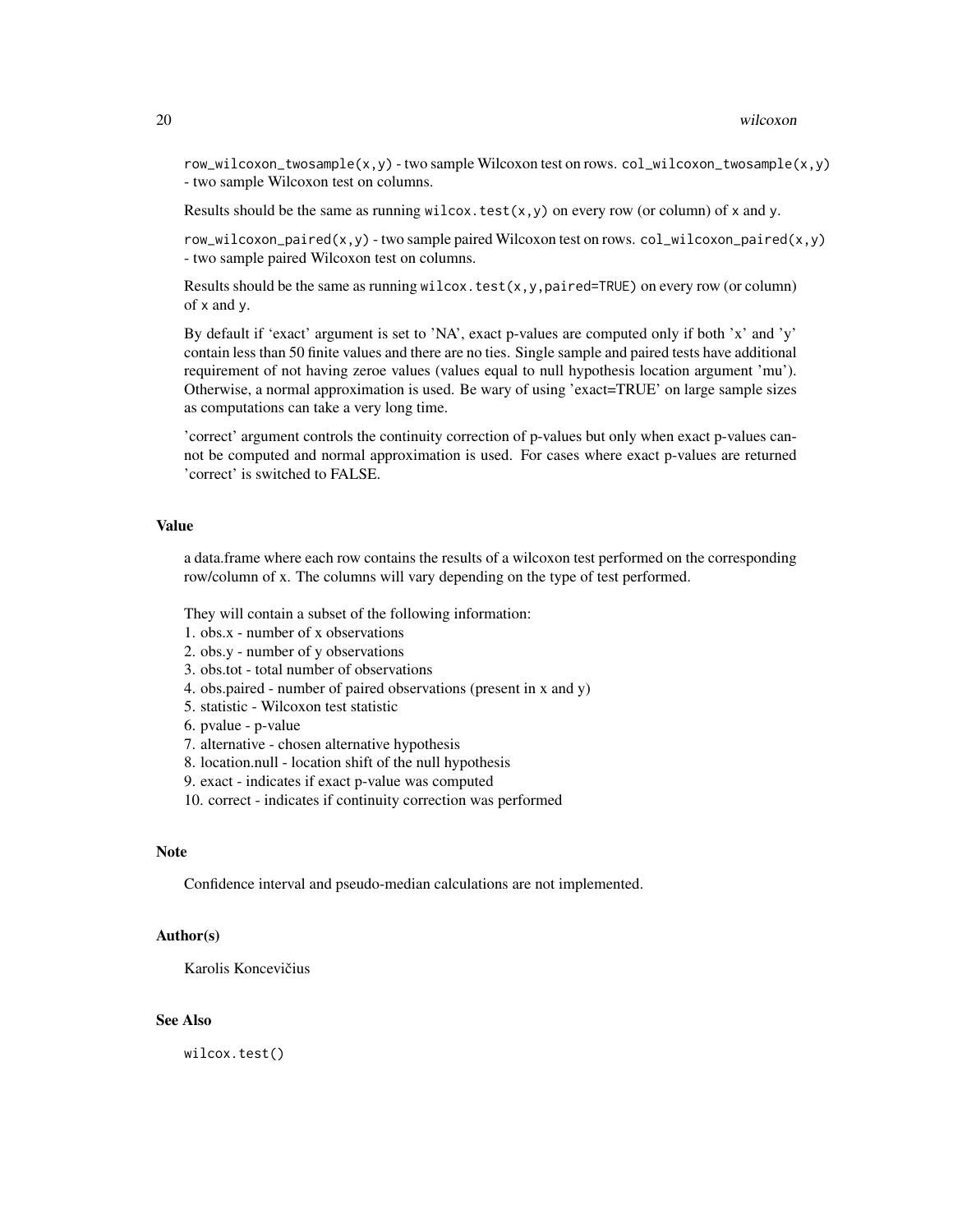#### wilcoxon 21

# Examples

```
X <- iris[iris$Species=="setosa",1:4]
Y <- iris[iris$Species=="virginica",1:4]
col_wilcoxon_twosample(X, Y)
```

```
# same row using different alternative hypotheses
col\_wilcoxon\_twosample(X[,c(1,1,1)], Y[,c(1,1,1)], alternative=c("t", "g", "l"))
```